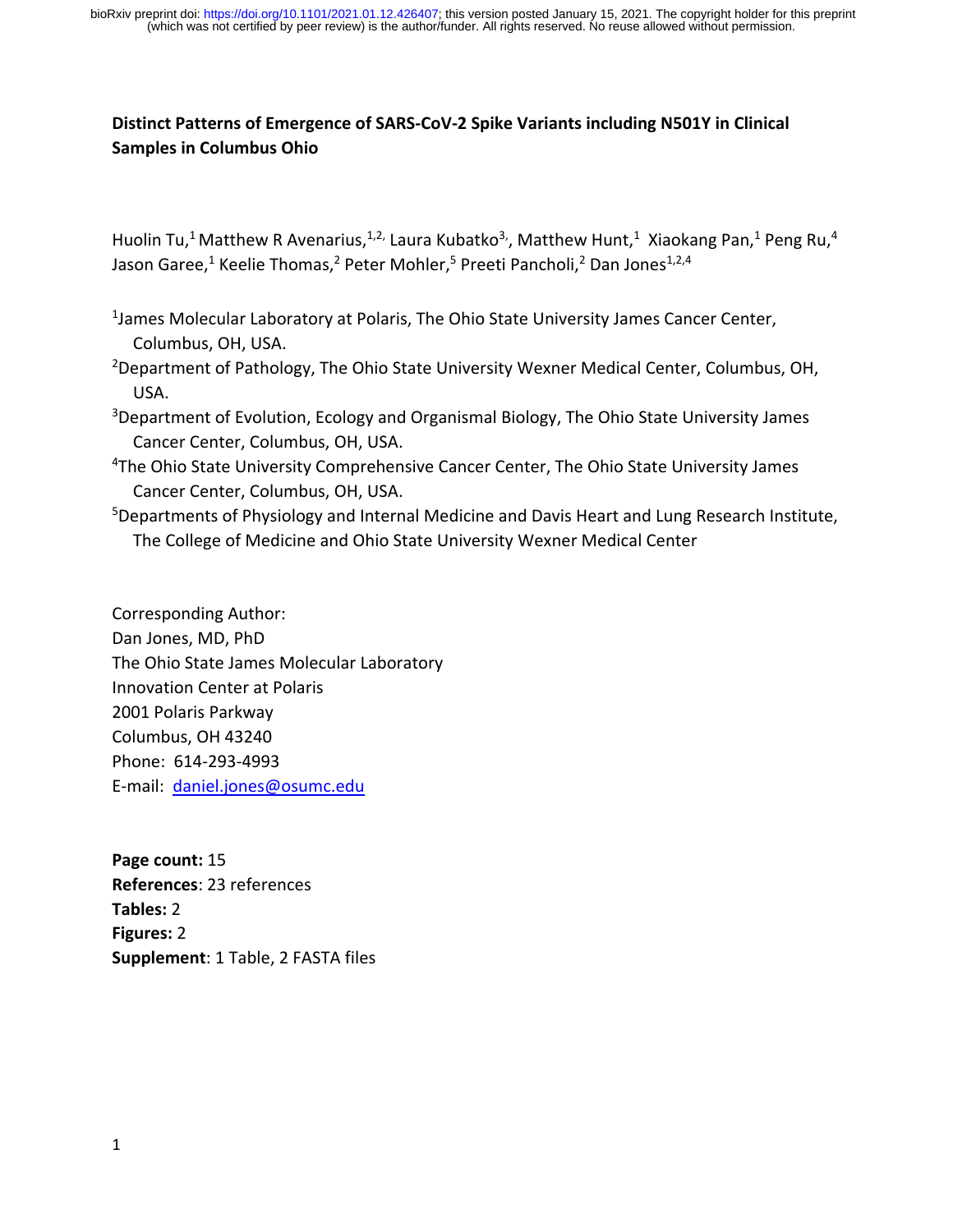## **Abstract**

Following the worldwide emergence of the p.Asp614Gly shift in the Spike (S) gene of SARS‐CoV‐ 2, there have been few recurring pathogenic shifts occurring during 2020, as assessed by genomic sequencing. This situation has evolved in the last several months with the emergence of several distinct variants (first identified in the United Kingdom and South Africa, respectively) that illustrate multiple changes in the S gene, particularly p.Asn501Tyr (N501Y), that likely have clinical impact. We report here the emergence in Columbus, Ohio in December 2020 of two novel SARS‐CoV‐2 clade 20C/G variants. One isolate, that has become the predominant virus found in nasopharyngeal swabs in the December 2020‐January 2021 period, harbors S p.Gln677His, membrane glycoprotein (M) p.Ala85Ser (Q677H) and nucleocapsid (N) p.Asp377Tyr (D377Y) mutations. The other isolate contains S N501Y and ORF8 Arg52Ile (R52I), which are two markers of the UK-B.1.1.7 (clade 20I/501Y.V1) strain, but lacks all other mutations from that virus. It is also from a different clade and shares multiple mutations with the clade 20C/G viruses circulating in Ohio prior to December 2020. These two SARS‐CoV‐2 viruses emerging now in the United States add to the diversity of S gene shifts occurring worldwide and support multiple independent acquisition of S N501Y (in likely contrast to the unitary S D614G shift) occurring first during this period of the pandemic.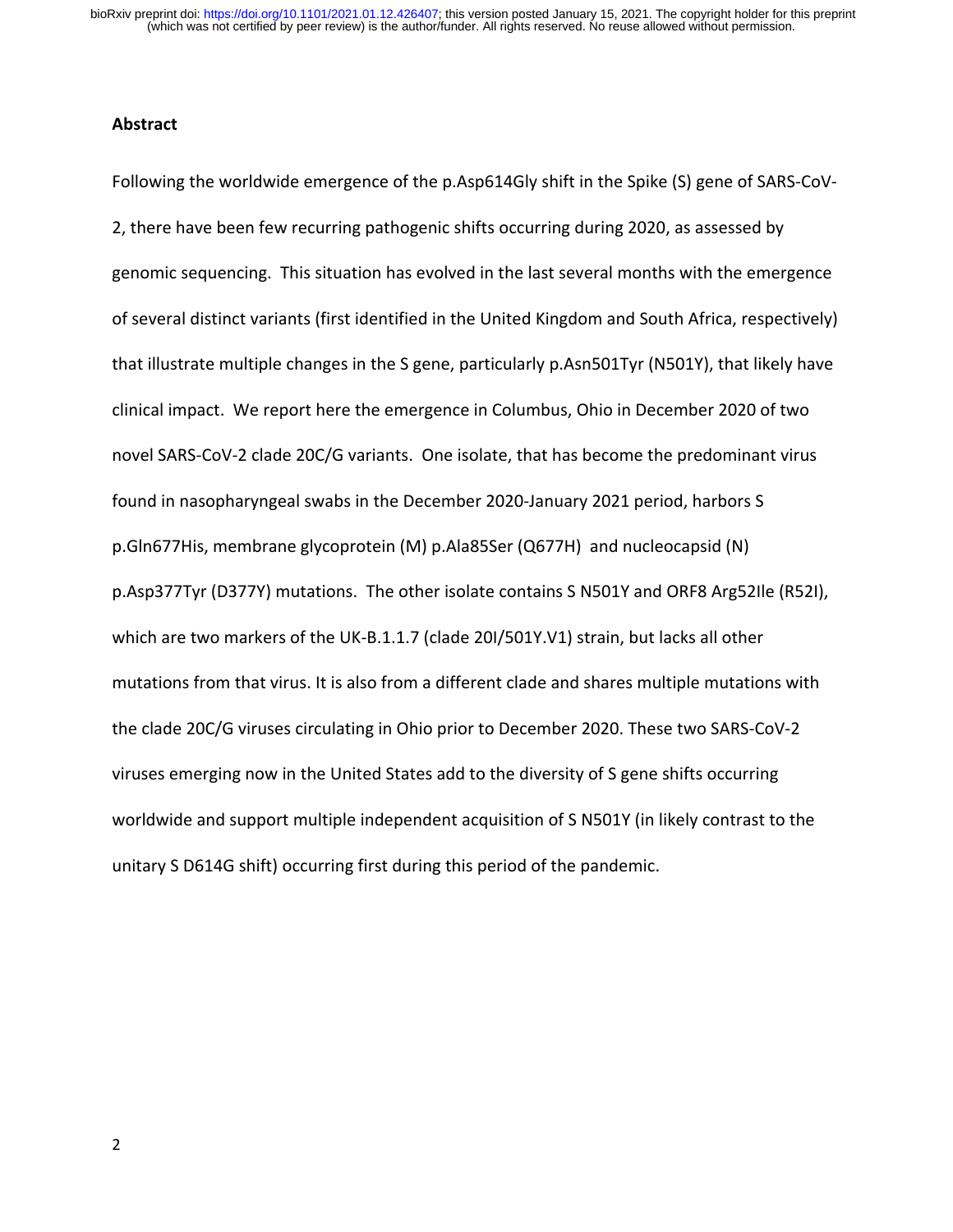## **Introduction**

SARS‐CoV‐2 genomic sequencing has facilitated surveillance efforts to track shifts in viral isolates worldwide (Brufsky, 2020). The emergence in March‐April of 2020 of the D614G mutation defining the more transmissible G‐strain has been the primary shift during the first nine months of the pandemic (Korber et al, 2020). This variant has been shown to have increased cell binding and viral spread in *in vitro* models (Mok et al, 2020; Hu et al 2020). Within the last several months, however, emergence of several distinct SARS‐CoV‐2 strains with additional likely pathogenic changes have occurred. These include the rapid spread of novel variants in the United Kingdom (UK, Technical Advisory Group, 2020; European Centre for Disease Prevention and Control, 2020) and South Africa (Tegally et al, 2020) containing several likely pathogenic but distinct mutations in the Spike (S) gene, particularly N501Y. The rapid transmissibility of these variants (Davies, 2020) and the sudden occurrence of multiple changes in the S gene has raised concerned about shifts in the pattern of COVID‐19 disease and possible variability in response to antibody therapies or vaccines.

Here, we report the results of SARS-CoV-2 genomic surveillance from April 2020 through January 2021 in Columbus, Ohio. These data reveals a parallel recent shift in the predominant 20C>20G clade that contains 3 new variants and the presence of a novel viral isolate that also harbors the S N501Y variant but is different from UK-B.1.1.7 (20I/501Y.V1) and the South African variant (20H/501Y.V2),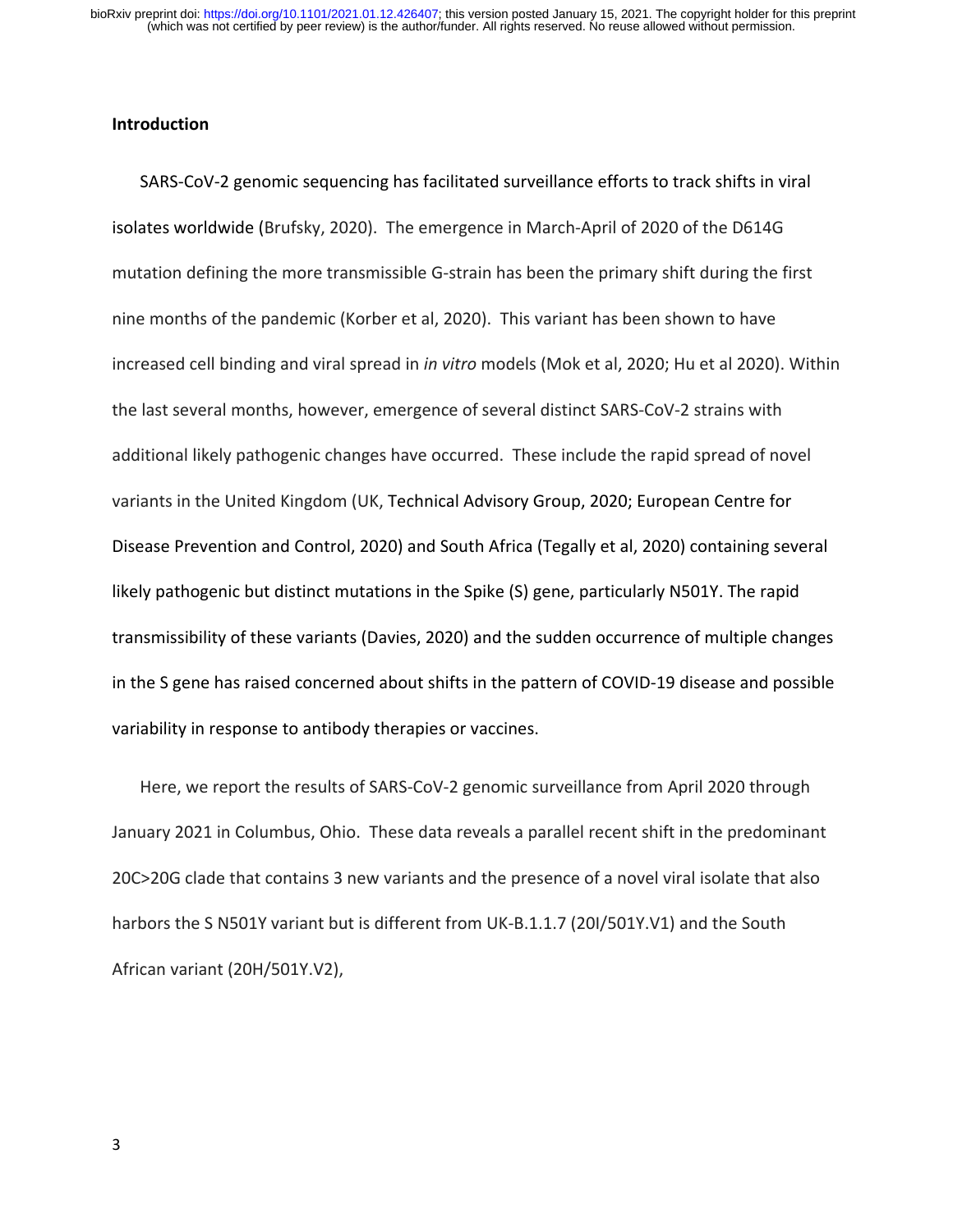## **Methods:**

This study was approved by the Institutional Review Board for the utilization of residual RNA samples from routine clinical SARS‐CoV‐2 PCR testing for viral sequencing. Briefly, standard PCR‐based detection of SARS‐CoV‐2 was initiated by extraction of viral RNA from nasopharyngeal (NP) swabs (KingFisher™ Flex Magnetic Particle Processor, ThermoFisher). The viral RNA was analyzed, in most cases, using the TaqPath COVID‐19 Combo Kit with an Applied Biosystems 7500 Fast Dx Real‐Time PCR instrument (ThermoFisher) for SARS‐CoV2 detection. SARS-CoV-2 virus sequence was then detected by next-generation sequencing (NGS) using a validated clinical assay in the James Molecular Laboratory at The Ohio State University. Residual RNA from PCR‐based testing was reverse‐transcribed using SuperScript™ VILO™ cDNA Synthesis Kit (ThermoFisher). NGS was performed using primer sets that tiled the entire SARS‐CoV‐2 genome (Ion AmpliSeq SARS‐CoV‐2 Research Panel, ThermoFisher), with library preparation and sequencing performed on Ion Chef and S5, respectively (Ion Torrent, Life Technologies). This panel included primers for the co-amplification of human housekeeping genes to assess RNA quality.

Analysis was performed in the Ion Browser with COVID‐19 annotation plugins that produced consensus FASTA files using the IRMA method (reference strain: NC\_045512.2). For tree‐ building, individual COVID‐19 sequence FASTA files were combined into a single multifasta file with a custom shell script. The multifasta files were aligned using MAFFT (Katoh et al, 2002) (version 7.453) using default settings. MAFFT alignment files were analyzed for maximum likelihood using RAxML (Stamatakis, 2006) (version 8.2.12) using the GTRGAMMA model with 1000 bootstraps. The tree was produced using Dendroscope (Huson and Scornavacca 2012)

4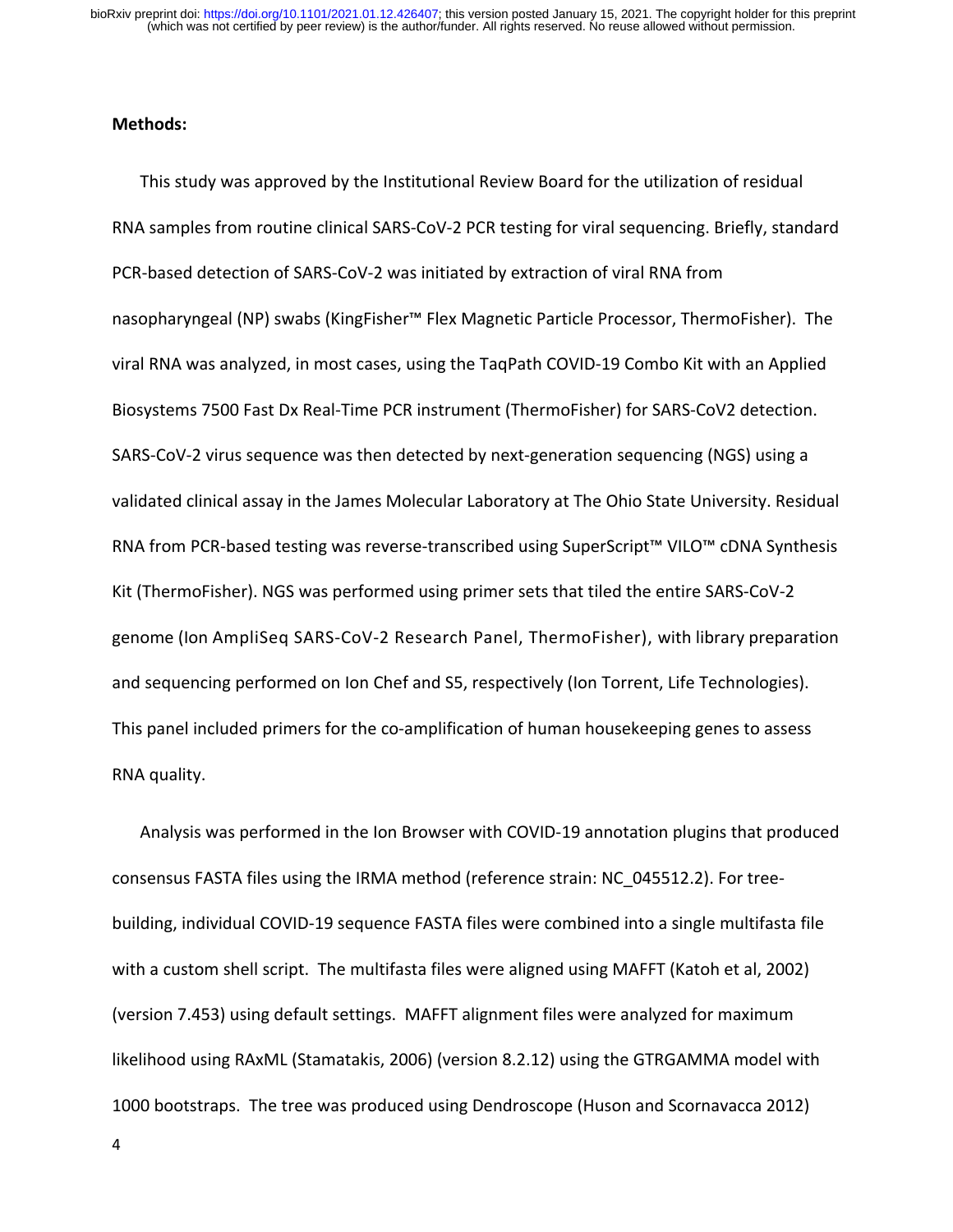(version 3.7.2) with default settings. Numbers at the tree branches represent percent of bootstraps supporting a branch (i.e. 30 = 300/1000 runs supporting this branch). Strain typing and clades were designated using the most recent NextStrain nomenclature (Bedford et al, 2021).

The sequence of the COH.20G/501Y variant in sample D32 was confirmed by an independent SARS‐CoV‐2 genomic sequencing and analysis method. Briefly, RNA was reverse‐ transcribed using SuperScript™ VILO™ cDNA Synthesis Kit (ThermoFisher). Libraries were produced with KAPA HyperPrep and DI Adapter Kit (Roche), SARS‐CoV‐2 viral sequences were captured with COVID‐19 Capture Panel covering the entire genome (IDT) and the products were sequenced on the NextSeq 550 (Illumina). The analysis pipeline including BaseSpace, a custom pipeline using GATK tools and DRAGEN RNA Pathogen Detection software (Illumina).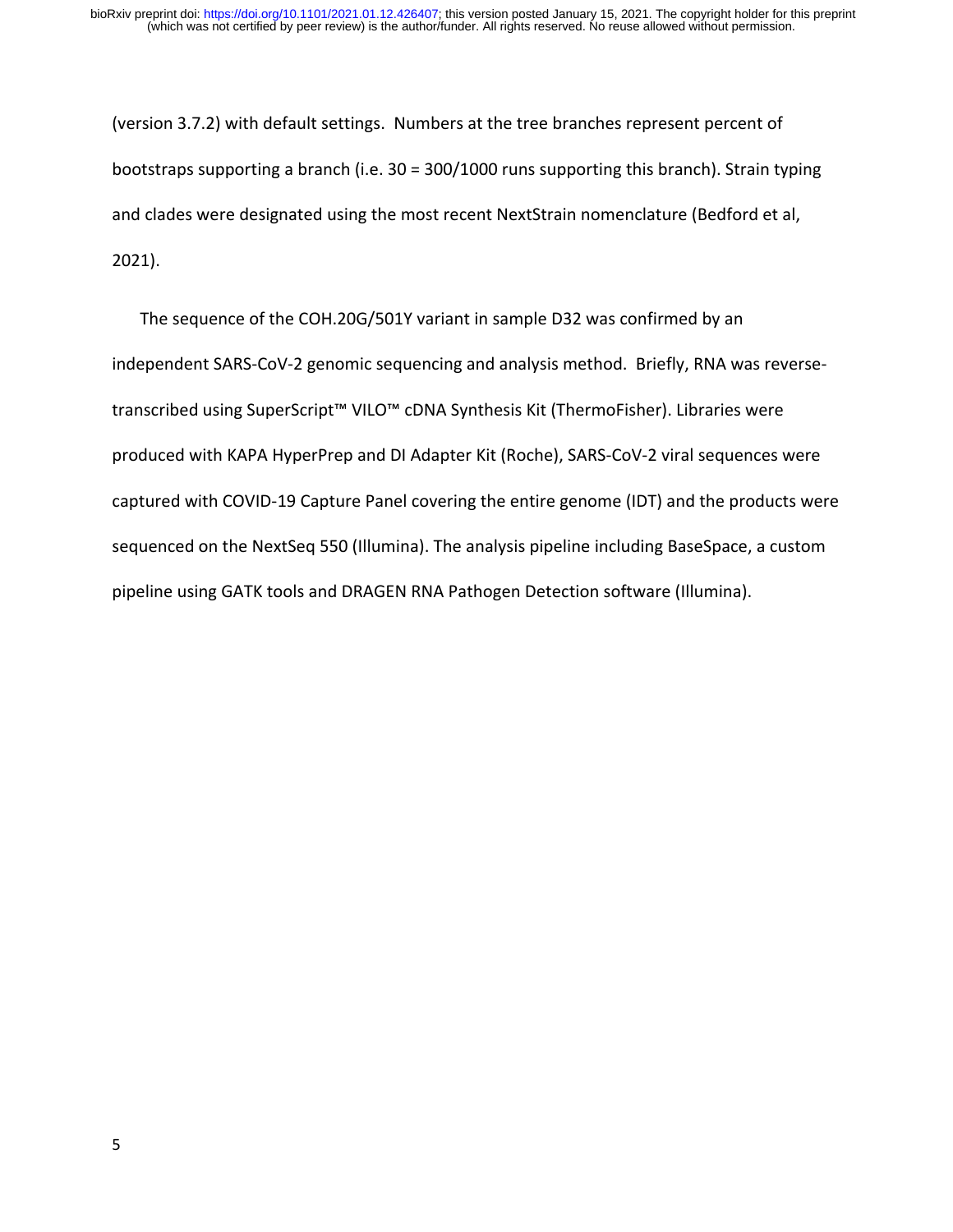(which was not certified by peer review) is the author/funder. All rights reserved. No reuse allowed without permission. bioRxiv preprint doi: [https://doi.org/10.1101/2021.01.12.426407;](https://doi.org/10.1101/2021.01.12.426407) this version posted January 15, 2021. The copyright holder for this preprint

#### **Results**

#### **Summary of sequencing results in the early and mid‐pandemic period**

RNA extracted from PCR‐positive nasopharyngeal samples from the Columbus OH area was sequenced in April (n= 56), May (n = 71), June (n=21), July (n=16), September (n = 11) and December 2020 (n =36) and January 2021 (n = 11) for surveillance purposes. A total of 222 NP samples were sequenced. In April 2020, two samples were positive for the S‐strain with the remainder representing the G‐strain.

Aside from the G‐strain‐defining changes (Supplementary Table 1), there were very few recurrent non‐conservative/non‐synonymous changes observed in April and May 2020 samples. In that period, most of the G‐strain positive cases represented G strain alone or an unspecified G branch (17.3%, commonly with ORF8 p.Ala51Val) or the 20C clade bearing ORF3 p.Gln57His (80.3%), with few representing clade 20B (2.4%). In June and July 2020, as apparent infection rates in Columbus decreased, there was a proportional increase in clade 20B (40.5% of samples), with fewer G/unspecified (21.7%) and clade C viruses (37.8%). In September, coinciding with an increase in PCR positivity rates in the area, 20C clade samples again predominated (72.7% of samples), with some showing additional variants closely matching the newly designated 20G clade (Bedford, 2021), with the remaining being 20A or 20B clade viruses. Samples were not obtained during the months of October and November 2020.

#### **Rapid emergence of a clade 20G virus with shared S, N and M mutations:**

When sequencing resumed in late December, we noted the emergence of a distinct 20C/G clade that had acquired the following variants: S p.Gln677His, M p.Ala85Ser and N p.Asp377Tyr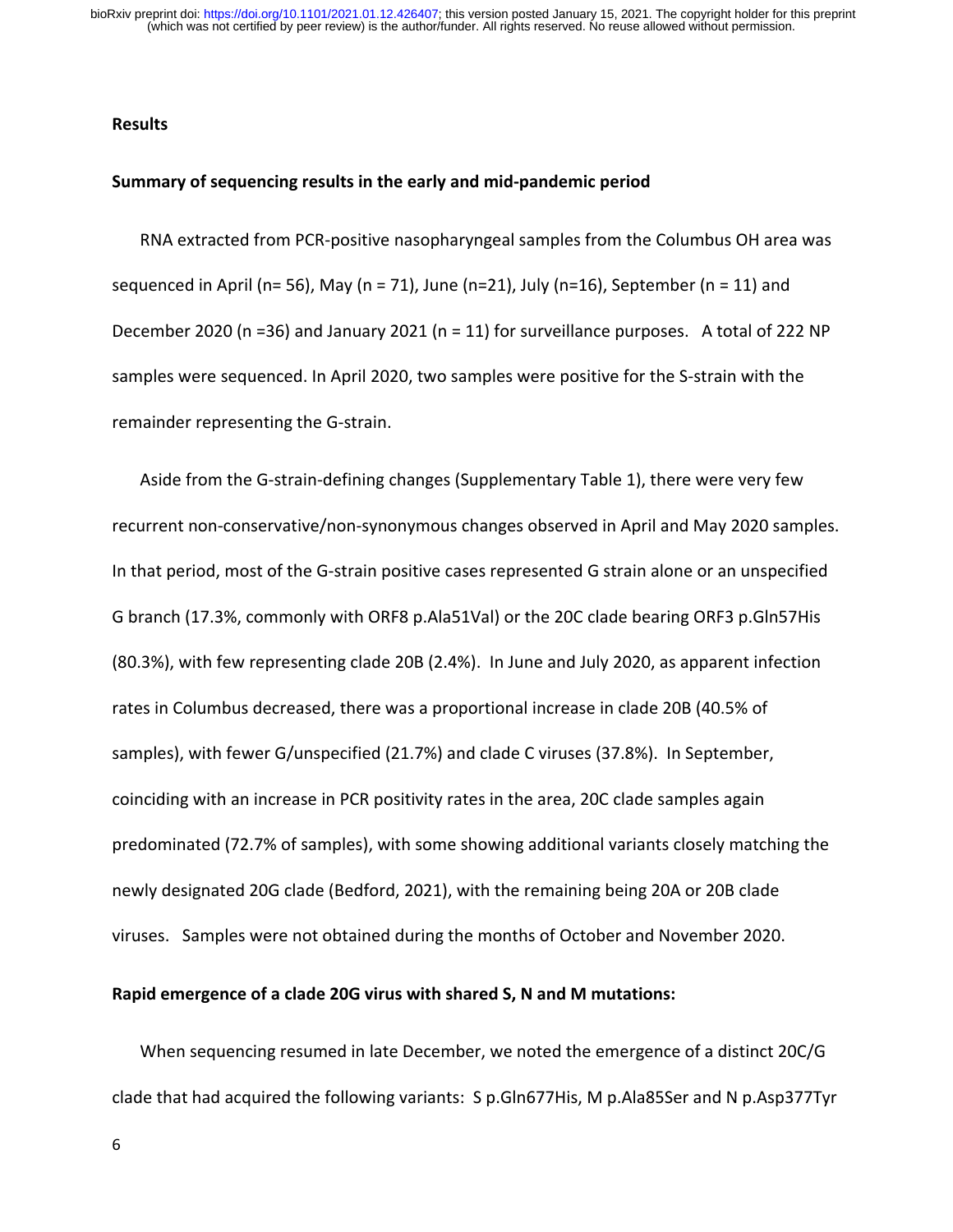(Table 1A) and is designated COH.20G/677H (Figure 1, brackets). During the week of Dec  $21^{st}$ 2020, these 3 variants was co‐detected in 1 of 10 samples (10%), the following week, they were detected in 6/20 (30%) samples and then in 6/10 (60%) of samples in the following week.

In all cases, these three co‐occurring variants arose in a 20G clade variant branch that had been present in Columbus since at least September 2020. The backbone was defined by ORF1A: p.Met2606Ile (c.7818G>A), p.Leu3352Phe (c.10054C>T), p.Thr4847Ile (c.14540C>T), p.Leu6053Leu (c.18159A>G), p.His7013His (c.21039C>T); ORF3A: p.Gly172Val (c.515G>T); ORF8: p.Ser24Leu (c.71C>T); N: p.Pro67Ser (c.199C>T) and p.Pro199Leu (c.596C>T).

## **Emergence of a clade 20G virus harboring N501Y and ORF8 R52I Variants**

In late December, we detected a single sample with a 20G strain backbone that had acquired S N501Y and ORF8 R52I mutations (designated COH.20G/501Y, Figure 1, arrow), which are both present in the UK‐B.1.1.7 strain. In contrast to the B.1.1.7 strain, which has a 20B origin, the S N501Y and ORF8 R52I variants identified in this case were on a 20G background common to our area, as defined by ORF1A: p.Leu3352Phe (c.10054C>T), p.Leu6053Leu (c.18159A>G), p.His7013His (c.21039C>T), ORF3A: p.Gly172Val (c.515G>T), ORF8: p.Ser24Leu (c.71C>T), N: p.Pro67Ser (c.199C>T), and p.Pro199Leu (c.596C>T). In addition to lacking the characteristic N p.ArgGly203LysArg (c.608\_610delGGGinsAAC) marking the 20B clade, COH.20G/501Y also lacks the other consensus changes in B.1.1.7, as summarized in Supplementary Table 1.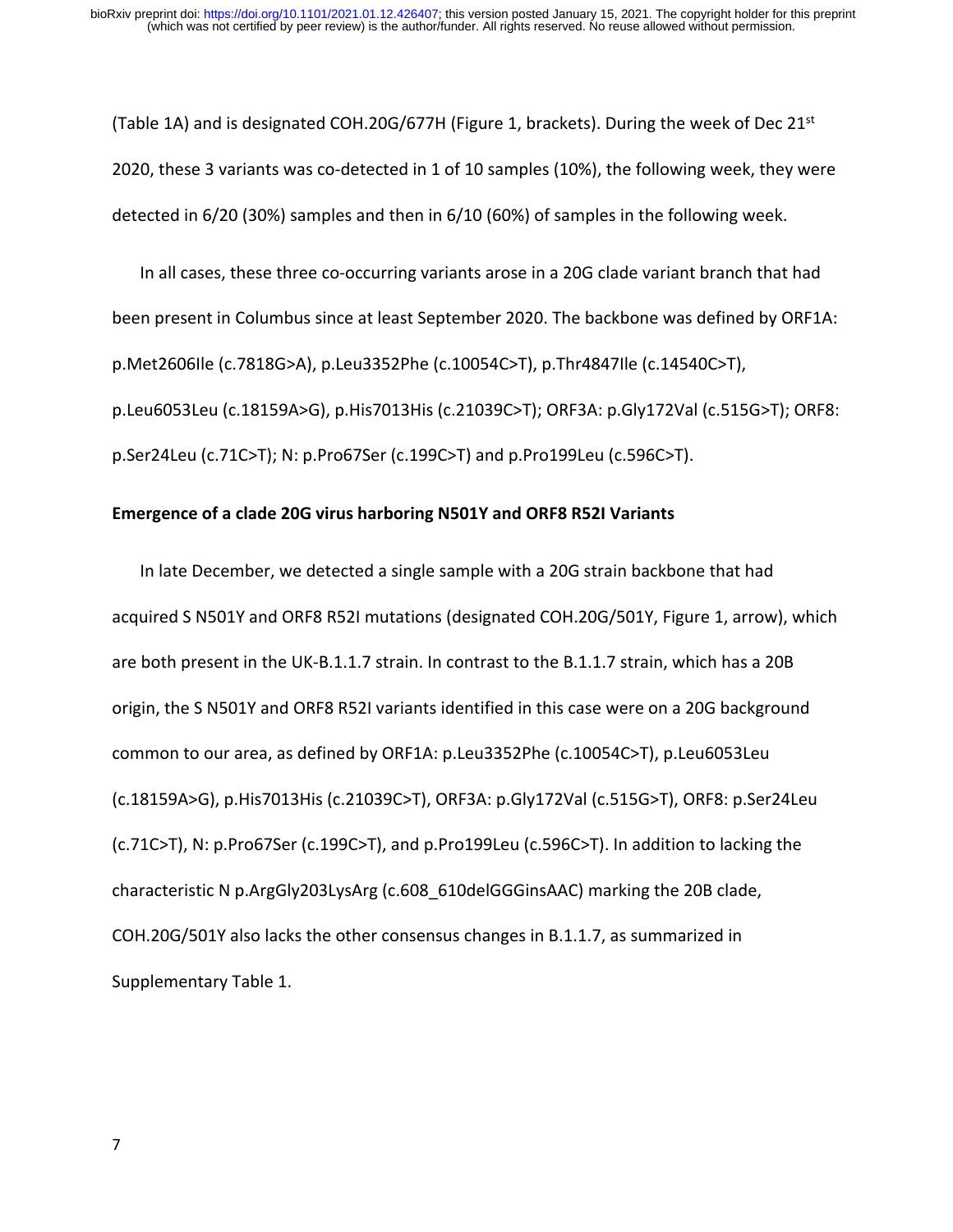## **Discussion**

We report the presence of a viral isolate from late December 2020 in Columbus Ohio that has acquired the S N501Y variant. This amino acid change was first described in a clinical sample in the United Kingdom in association with other novel S variants and a clade 20B backbone (ECDC, 2020; Davies et al, 2020), with the combination named as the B.1.1.7 strain and a Next Strain designation as 20I/501Y.V1 (Bedford et al, 2021). The same N501Y mutation was subsequently found in a clade 20C strain in South Africa, where it was associated with a different set of additional S variants (Tegally et al, 2020), with Next Strain designation as 20H/501Y.V3. In late December 2020, the incidence of detection of both of these variants began markedly increasing, implicating S 501Y (with or without other S mutations) in increased transmissibility. The virus with S N501Y identified in Columbus (COH.20G/501Y) has a 20G backbone but lacks most of the reported consensus changes in 20I/501Y.V1 as well as those in the 20H/501Y.V2. This favors an independent acquisition of this variant in a 20G clade branch that has been consistently present in Ohio since at least September 2020.

The S N501Y mutation, located within the receptor binding domain, is of particular concern for two reasons. First, the S protein with 501Y mutation displays increased affinity for ACE2 (Luan et al, 2020; Starr et al, 2020). Second, S 501Y mutation may impact association of receptor binding neutralizing antibodies including those in the Regeneron cocktail (Weisblum et al, 2020; Starr et al, 2020). The S N501Y mutation has also been shown to emerge spontaneously with viral passaging in a mouse model of SARS‐CoV‐2 infection (Gu et al, 2020), supporting its role in promoting viral spread and/or transmissibility. The only other shared mutation of COH.20G/501Y with B.1.1.7 is the ORF8 R52I mutation. B.1.1.7 also has a deletion

8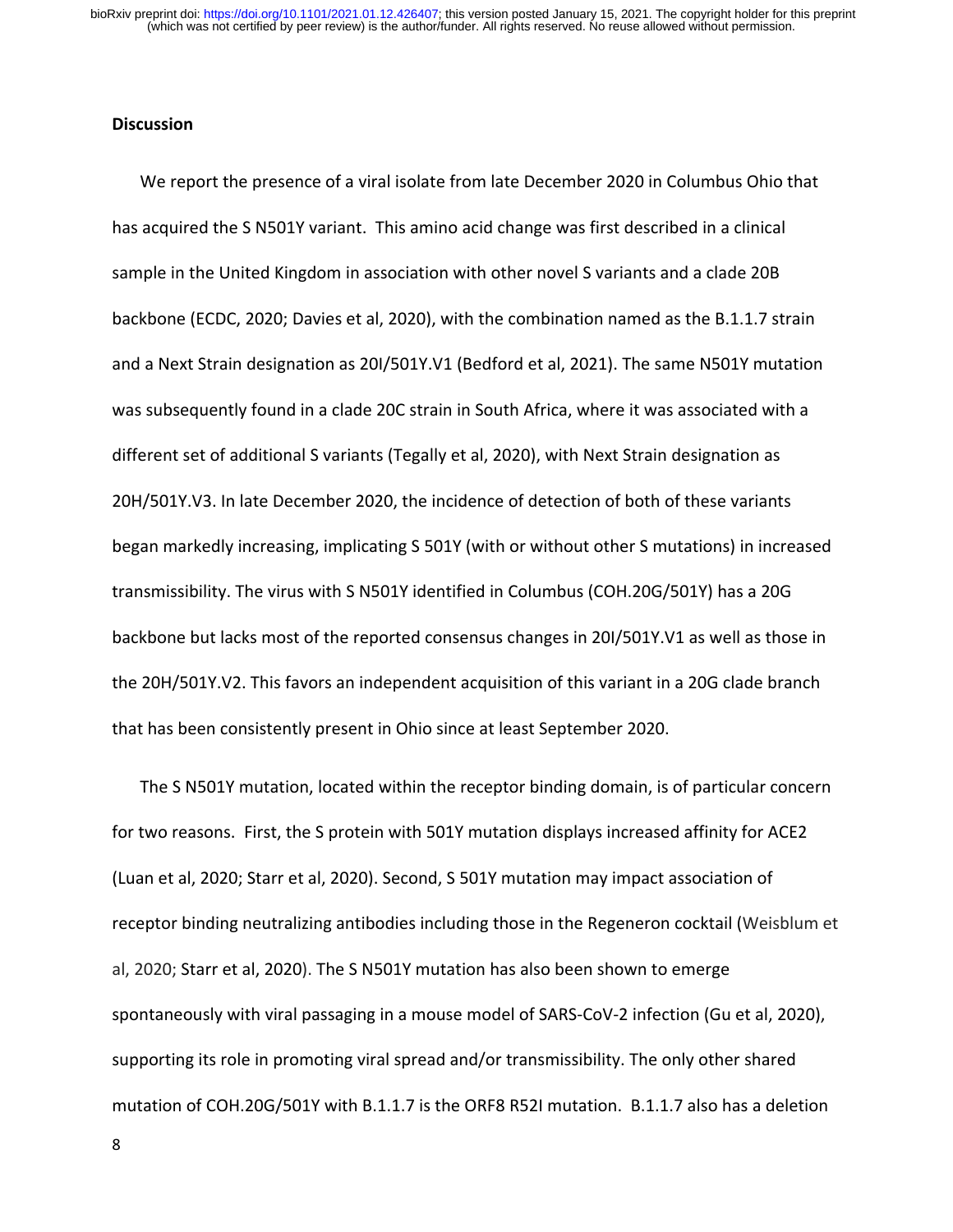involving ORF8 that would likely inactivate its functions; such deletions have emerged in multiple strains of SARS‐CoV‐2 (Su et al, 2020) but were not present in COH.20G/501Y.

We also report the emergence of a predominant SARS-CoV-2 virus population with a 20C/G clade backbone that has single mutations in the S, M and N genes (Gln677His, p.Ala85Ser and p.Asp377Tyr, respectively) in Columbus, Ohio in December. The N677H mutation affects a QTQTN consensus sequence (Figure 2) adjacent to the polybasic furin cleavage site spanning the S1 and S2 junction (Jacob et al, 2020). That mutation has only been rarely reported in NextStrain and in other publications (Kim et al, 2020). Deletions spanning the QTQTN motif have been reported and may influence viral properties (Liu et al, 2020). The N Asp377Tyr mutations has been uncommonly reported previously (Gupta et al, 2020). The rapid emergence of this variant merits close attention.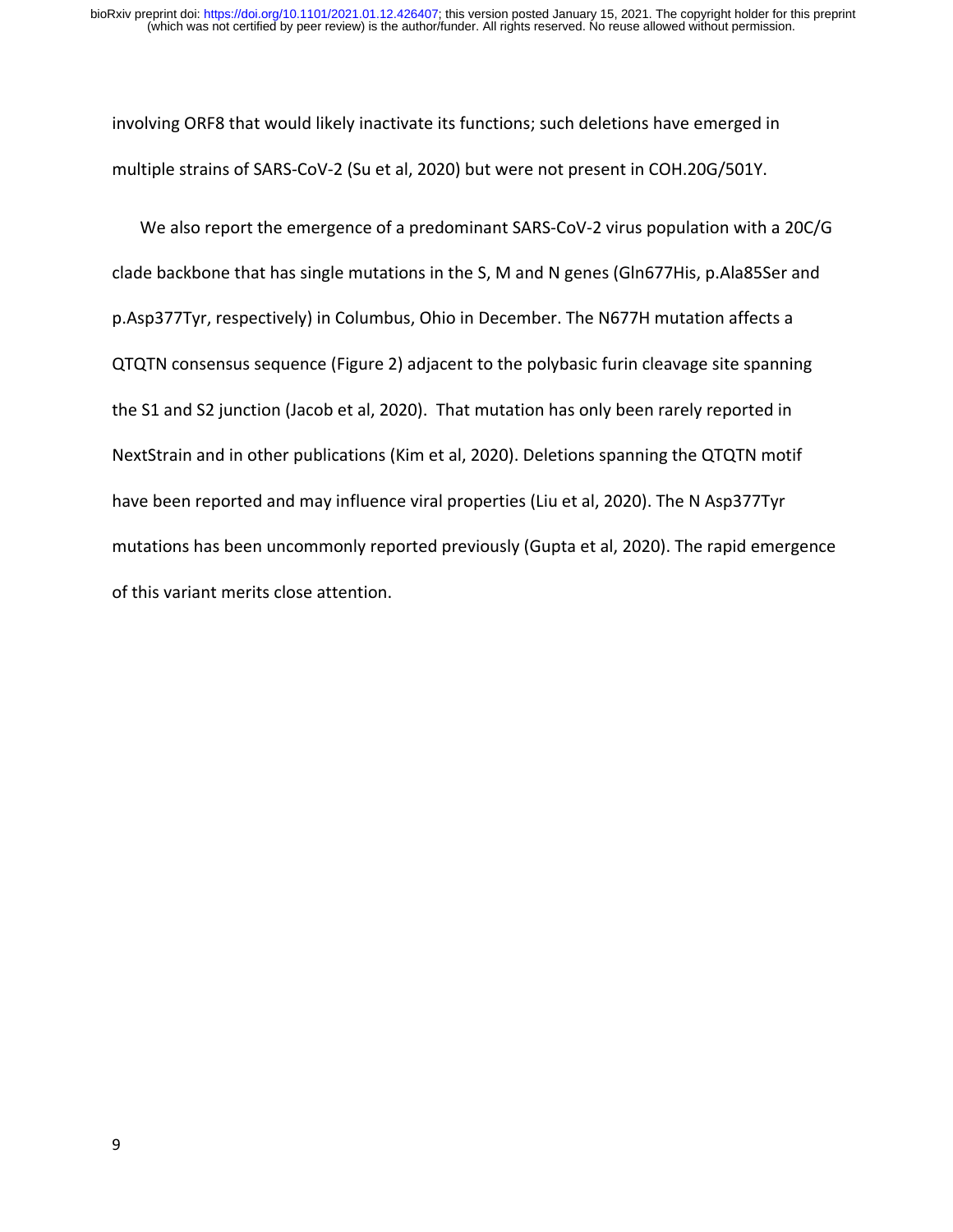#### **References**

Bedford T**,** Hodcroft EB**,** Neher RA, Artic Network. Updated Nexstrain SARS‐CoV‐2 clade naming strategy. Available at https://virological.org/t/updated‐nextstain‐sars‐cov‐2‐clade‐naming‐ strategy/581, accessed 2021 Jan 11.

Brufsky A. Distinct Viral Clades of SARS‐CoV‐2: Implications for Modeling of Viral Spread. Journal of medical virology. 2020 Apr 20.

Davies NG, Barnard RC, Jarvis CI, Kucharski AJ, Munday J, Pearson CA, Russell TW, Tully DC, Abbott S, Gimma A, Waites W. Estimated transmissibility and severity of novel SARS‐CoV‐2 Variant of Concern 202012/01 in England. medRxiv. 2020 Dec 26.

ECDC: European Centre for Disease Prevention and Control. Rapid increase of a SARS‐CoV‐2 variant with multiple spike protein mutations observed in the United Kingdom – 20 December 2020. ECDC: Stockholm; 2020.

Greaney AJ, Loes AN, Crawford KH, Starr TN, Malone KD, Chu HY, Bloom JD. Comprehensive mapping of mutations to the SARS‐CoV‐2 receptor‐binding domain that affect recognition by polyclonal human serum antibodies. bioRxiv. 2021 Jan 4.

Greaney AJ, Starr TN, Gilchuk P, Zost SJ, Binshtein E, Loes AN, Hilton SK, Huddleston J, Eguia R, Crowe Jr JE, Bloom JD. Complete mapping of mutations to the SARS‐CoV‐2 spike receptor‐ binding domain that escape antibody recognition. bioRxiv. 2020 Sept 10.

Gu H, Chen Q, Yang G, He L, Fan H, Deng YQ, Wang Y, Teng Y, Zhao Z, Cui Y, Li Y. Adaptation of SARS‐CoV‐2 in BALB/c mice for testing vaccine efficacy. Science. 2020 Sep 25;369(6511):1603‐7.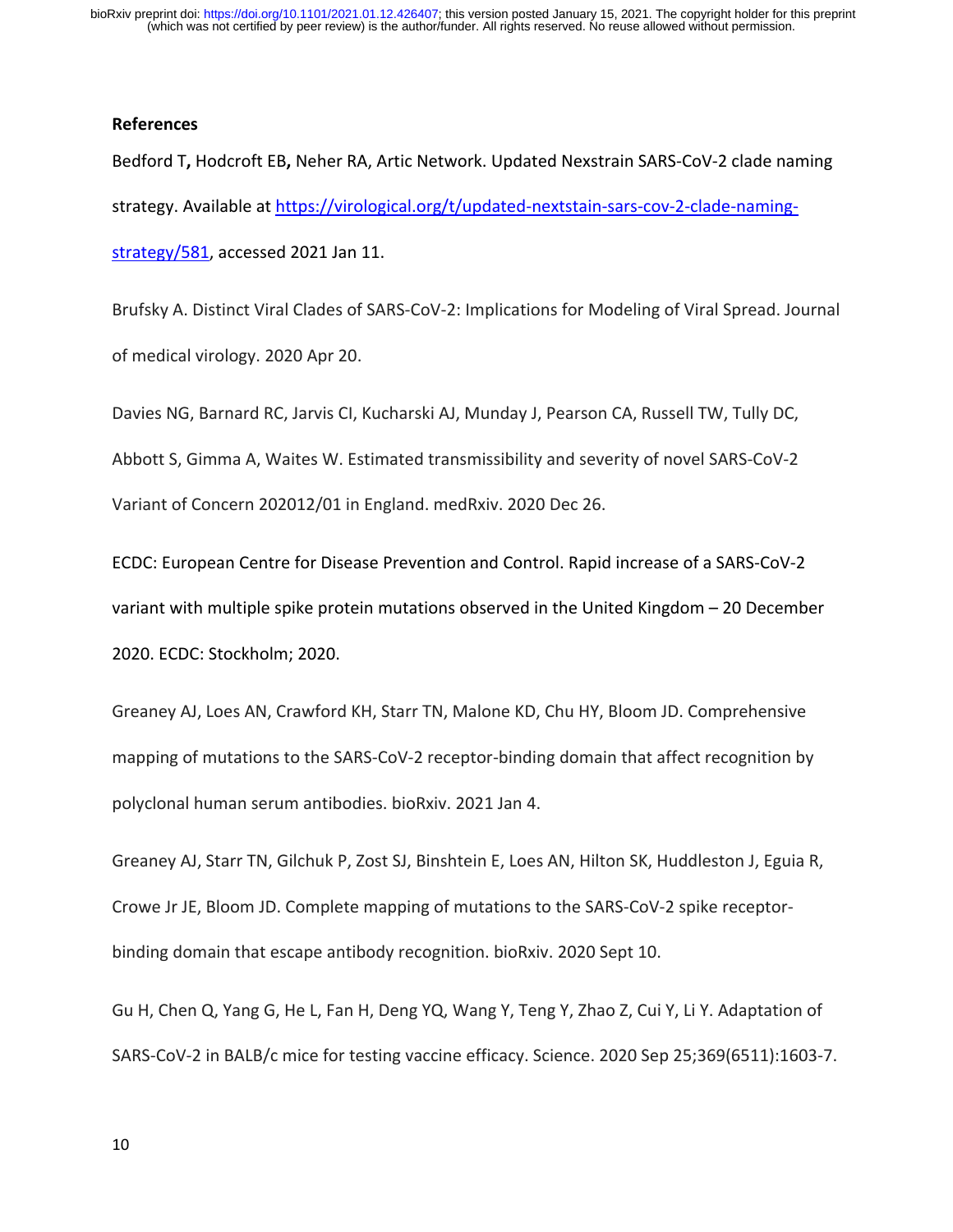Gupta A, Sabarinathan R, Bala P, Donipadi V, Vashisht D, Katika MR, Kandakatla M, Mitra D, Dalal A, Bashyam MD. Mutational landscape and dominant lineages in the SARS‐CoV‐2 infections in the state of Telangana, India. medRxiv. 2020 Aug 26.

Hu J, He CL, Gao Q, Zhang GJ, Cao XX, Long QX, Deng HJ, Huang LY, Chen J, Wang K, Tang N. The D614G mutation of SARS-CoV-2 spike protein enhances viral infectivity. bioRxiv. 2020 Jan 1.

Huson DH, Scornavacca C. Dendroscope 3: an interactive tool for rooted phylogenetic trees and networks. Systematic biology. 2012 Dec 1;61(6):1061‐7.

Jacob JJ, Vasudevan K, Pragasam AK, Gunasekaran K, Kang G, Veeraraghavan B, Mutreja A. Evolutionary tracking of SARS‐CoV‐2 genetic variants highlights intricate balance of stabilizing and destabilizing mutations. bioRxiv. 2020 Dec 29.

Katoh K, Misawa K, Kuma KI, Miyata T. MAFFT: a novel method for rapid multiple sequence alignment based on fast Fourier transform. Nucleic acids research. 2002 Jul 15;30(14):3059‐66. Kim JS, Jang JH, Kim JM, Chung YS, Yoo CK, Han MG. Genome‐Wide Identification and Characterization of Point Mutations in the SARS‐CoV‐2 Genome. Osong Public Health and Research Perspectives. 2020 Jun;11(3):101.

Korber B, Fischer WM, Gnanakaran S, Yoon H, Theiler J, Abfalterer W, Hengartner N, Giorgi EE, Bhattacharya T, Foley B, Hastie KM. Tracking changes in SARS‐CoV‐2 Spike: evidence that D614G increases infectivity of the COVID-19 virus. Cell. 2020 Aug 20;182(4):812-27.

Liu Z, Yuan R, Li M, Lin H, Peng J, Xiong Q, Sun J, Li B, Wu J, Hulswit RJ, Bowden TA. Identification of a common deletion in the spike protein of SARS‐CoV‐2. J Virol. 22 June 2020.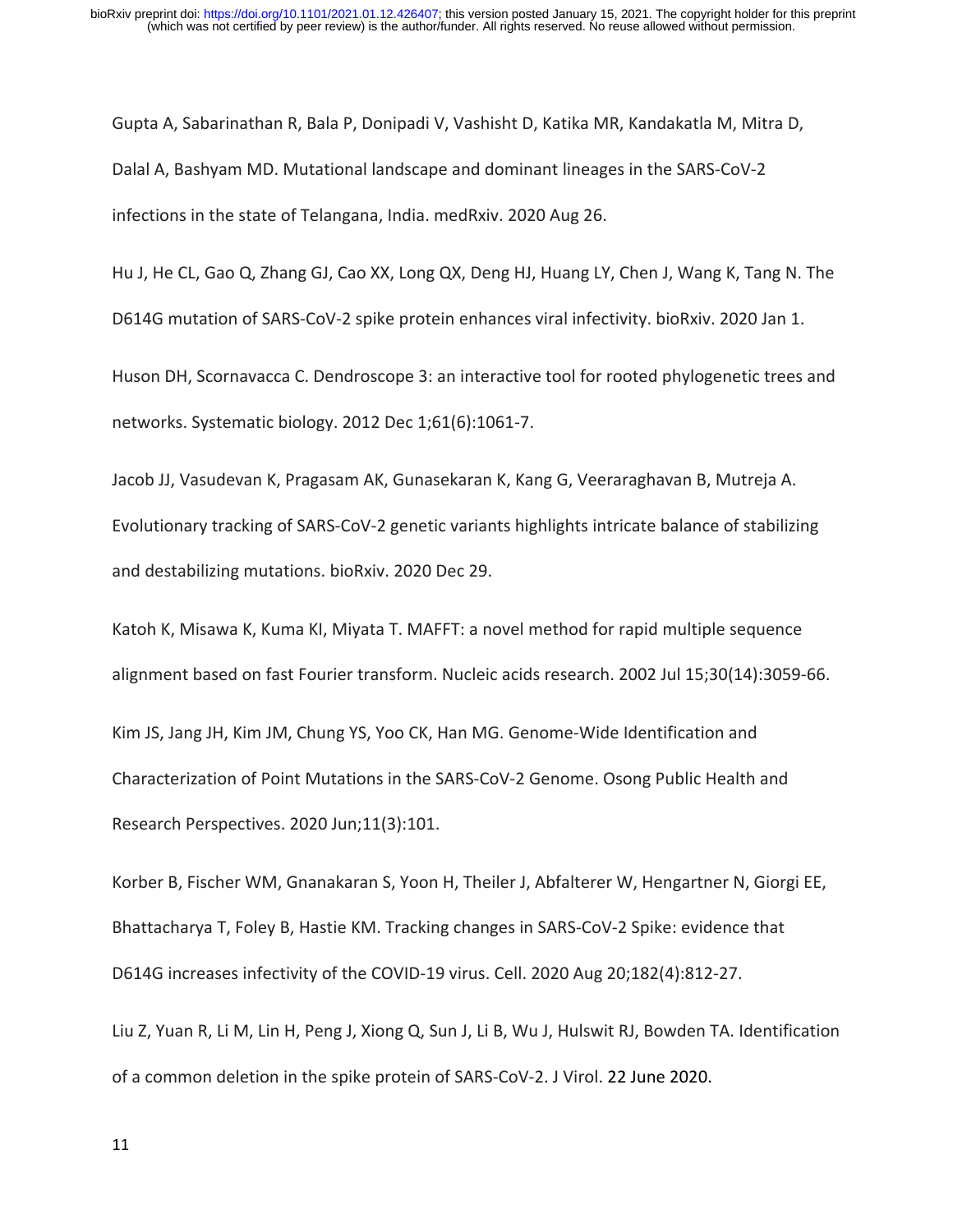Luan, B., Wang, H. and Huynh, T., Molecular Mechanism of the N501Y Mutation for Enhanced Binding between SARS‐CoV‐2's Spike Protein and Human ACE2 Receptor. bioRxiv. 2021 Jan 5.

Mok BW, Cremin CJ, Lau SY, Deng S, Chen P, Zhang AJ, Lee AC, Liu H, Liu S, Ng TT, Lao HY. SARS‐

CoV‐2 spike D614G variant exhibits highly efficient replication and transmission in hamsters.

bioRxiv. 2020 Aug 28.

Stamatakis A. RAxML‐VI‐HPC: maximum likelihood‐based phylogenetic analyses with thousands of taxa and mixed models. Bioinformatics. 2006 Nov 1;22(21):2688‐90.

Starr TN, Greaney AJ, Hilton SK, Ellis D, Crawford KH, Dingens AS, Navarro MJ, Bowen JE, Tortorici MA, Walls AC, King NP. Deep mutational scanning of SARS‐CoV‐2 receptor binding domain reveals constraints on folding and ACE2 binding. Cell. 2020 Sep 3;182(5):1295‐310.

Su Y, Anderson D, Young B, Zhu F, Linster M, Kalimuddin S, Low J, Yan Z, Jayakumar J, Sun L, Yan G. Discovery of a 382‐nt deletion during the early evolution of SARS‐CoV‐2. bioRxiv. 2020 Mar 12.

Technical Advisory Group: Brief on the viral variant VOC‐202012/01, 23 December 2020. Tegally H, Wilkinson E, Giovanetti M, Iranzadeh A, Fonseca V, Giandhari J, Doolabh D, Pillay S, San EJ, Msomi N, Mlisana K. Emergence and rapid spread of a new severe acute respiratory syndrome-related coronavirus 2 (SARS-CoV-2) lineage with multiple spike mutations in South Africa. medRxiv. 2020 Dec 22.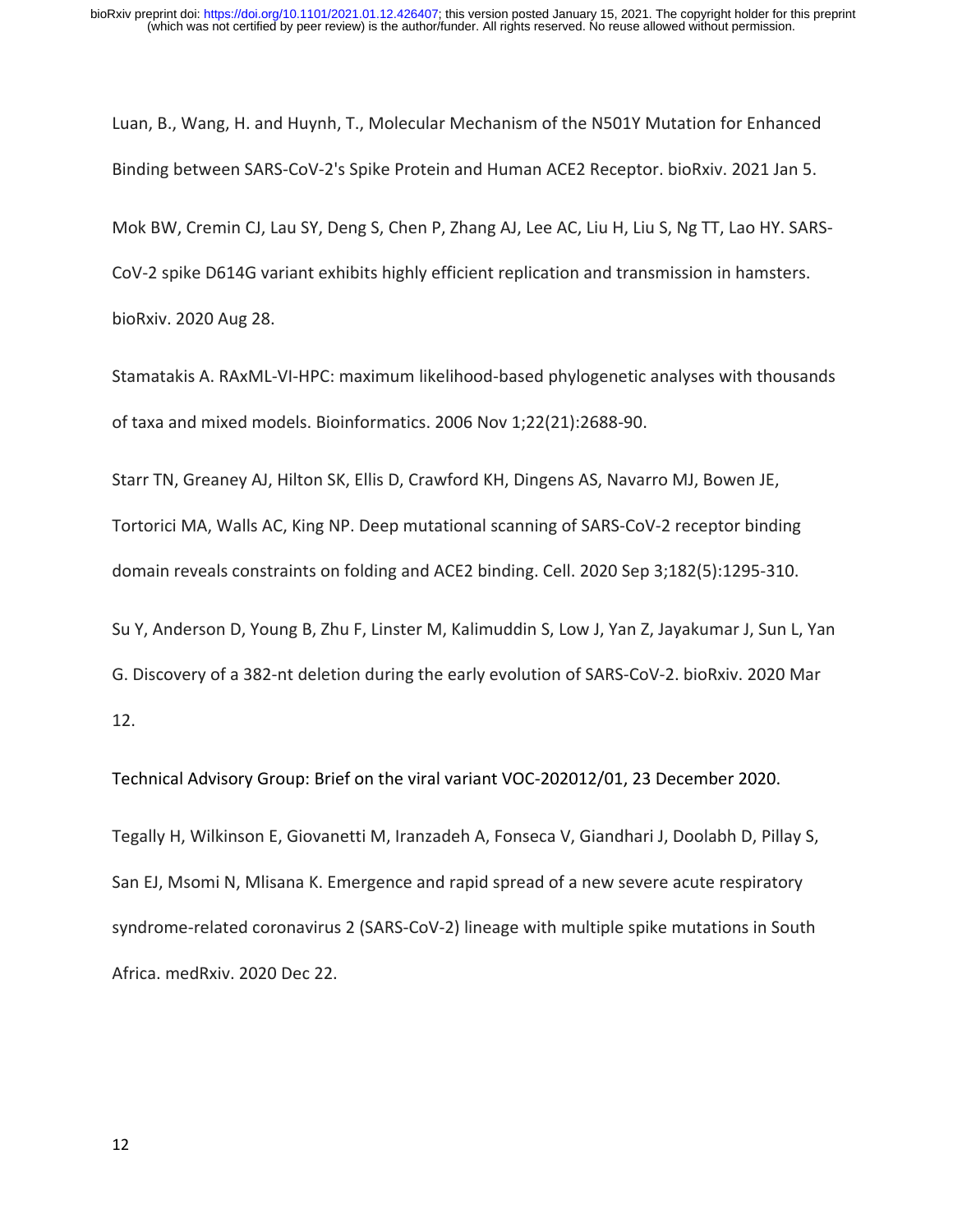Weisblum Y, Schmidt F, Zhang F, DaSilva J, Poston D, Lorenzi JC, Muecksch F, Rutkowska M, Hoffmann HH, Michailidis E, Gaebler C. Escape from neutralizing antibodies by SARS‐CoV‐2 spike protein variants. eLife. 2020 Oct 28;9:e61312.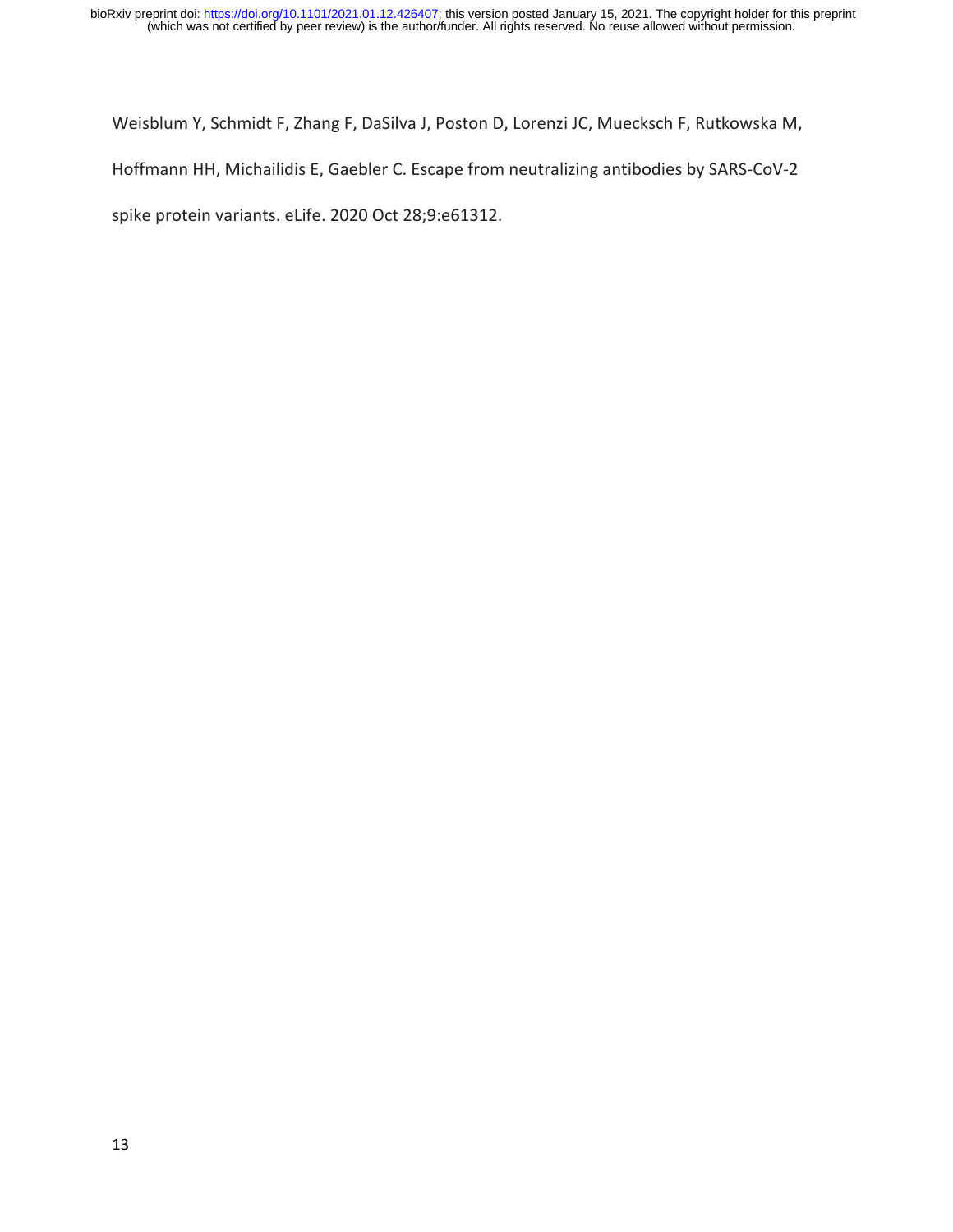## **Figure Legends.**

**Figure 1. Phylogenic relationship between viruses seen in late December in Columbus Ohio.**  Samples labeled "COH" are nasopharyngeal swabs from patients tested in Columbus, Ohio from 12/21‐12/31/20. Most are clade 20G, with one each being 20A, 20B, and a 20G variant (var) that lacks every strain‐defining mutation. The S N50Y‐bearing virus is marked with an arrow. The emerging 20G/677H variant is bracketed, with the adjacent 20G/377Y contain N D377Y but not Q677H or M A85S. Reference sequences (FASTA files downloaded from GISAID.org) show recent examples of the UK B.1.1.7/20I/501Y.V1 strain (EPI\_ISL\_792680 collected in Japan on 1/2/2021), South African 20H/501Y.V2 strain collected in Australia (EPI\_ISL\_775245, 1/4/2021) and South Africa (EPI\_ISL\_745160, 12/4/2020), and a 20C-derived isolated from Nevada with several S variants (EPI\_ISL\_751557, 12/4/2020) as well as the 2019-nCoV/USA-WA1/2020 SARS-CoV‐2 reference stain (ATCC). See Methods for details on tree‐building and interpretation.

**Figure 2. Site of the Q677H mutation in Spike gene in the QTQTN motif conservation/furin cleavage site.** Signal peptide (SP), N‐terminal domain (NTD), receptor‐binding domain (RBD), fusion peptide (FP), heptad repeat 1 (HR1), heptad repeat 2 (HR2), and transmembrane domain (TM).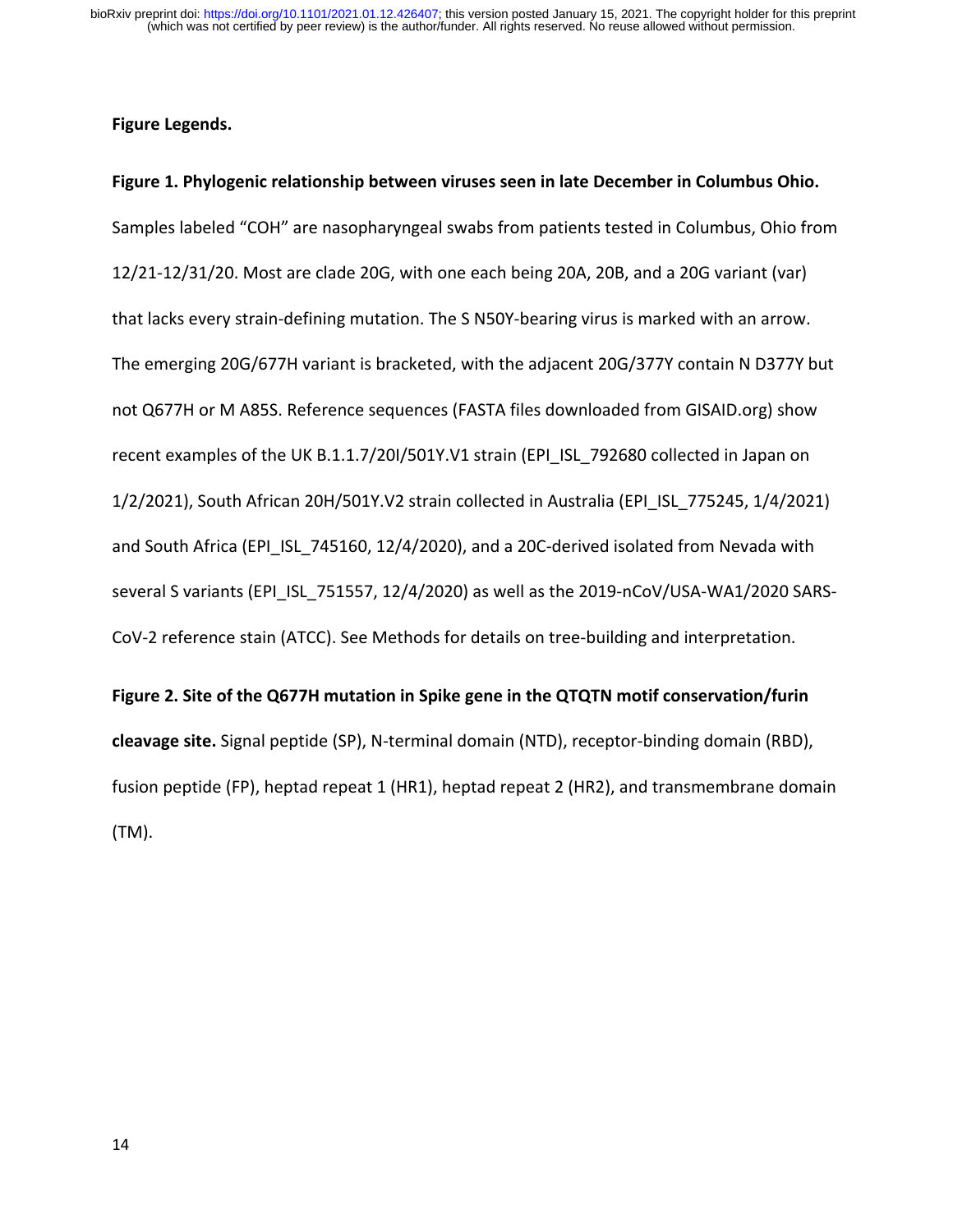|   | nucleotide | <b>cDNA</b> | amino<br>acid |
|---|------------|-------------|---------------|
|   | G23593T    | c.2031G > T | Q677H         |
| м | G26775T    | c.253G > T  | A85S          |
|   | G29402T    | c.1129G > T | <b>D377Y</b>  |

# **Table 1B. Novel variants in the COH/20G/501Y sample that were also seen in UK B.1.1.7/20I/50Y.V1.**

| Gene | nucleotide | <b>cDNA</b> | amino<br>acid |
|------|------------|-------------|---------------|
|      | A23063T    | c.1501A > T | N501Y         |
| ORF8 | G28048T    | $c.155G>$ T | R521          |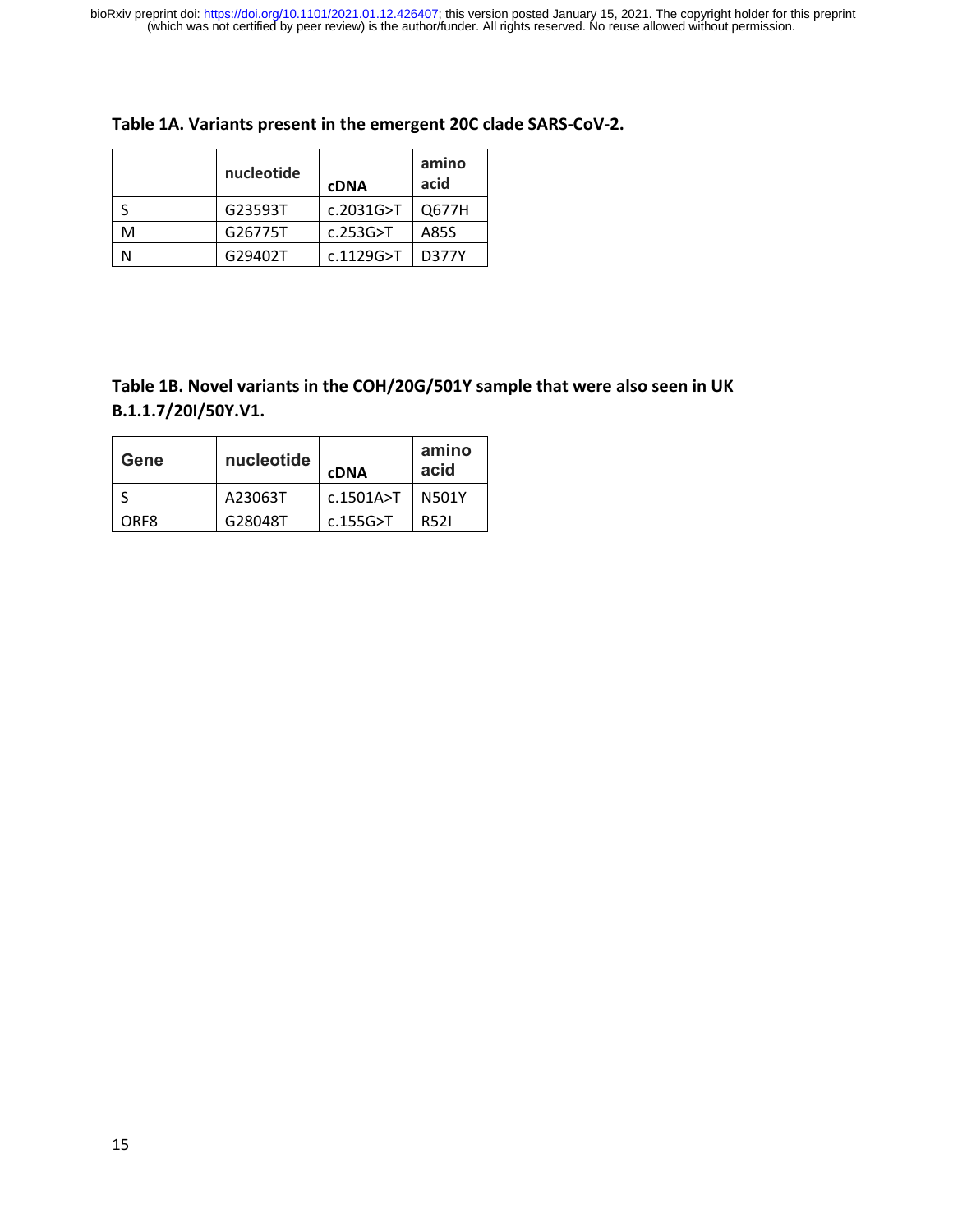